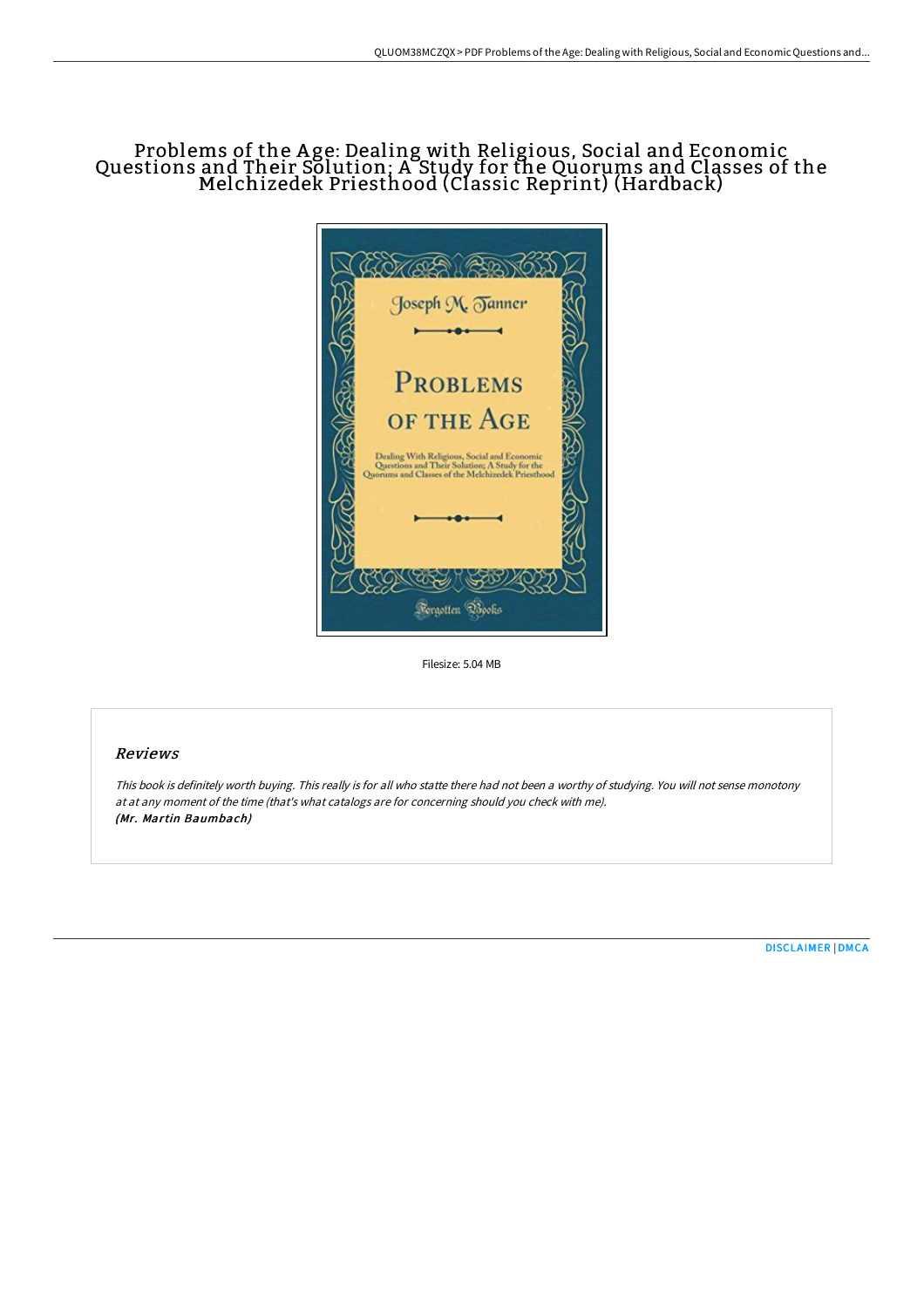### PROBLEMS OF THE AGE: DEALING WITH RELIGIOUS, SOCIAL AND ECONOMIC QUESTIONS AND THEIR SOLUTION; A STUDY FOR THE QUORUMS AND CLASSES OF THE MELCHIZEDEK PRIESTHOOD (CLASSIC REPRINT) (HARDBACK)



Forgotten Books, 2017. Hardback. Condition: New. Language: English . Brand New Book \*\*\*\*\* Print on Demand \*\*\*\*\*. Excerpt from Problems of the Age: Dealing With Religious, Social and Economic Questions and Their Solution; A Study for the Quorums and Classes of the Melchizedek Priesthood We have ceased to look to the Government at Washington as our sole protector. In the city of New York the lives of millions are dependent not upon Congress or upon the president of the United States, but upon the great transportation companies that hourly transport the daily bread of the people. If it be said that state and federal governments may control these transportation companies, it will be admitted that capital is after all the primary power, and the government s only secondary. Some captains of industry have set up a divine right to rule as the stewards of the people s needs. What Mr. Adams here writes was given out before the war. The war emphasizes the weaknesses, vices, and dangers of our national life. As the evils of governments become more pronounced, they invite all opposing forces in opposition to them, and hence we see the menace of capital and labor to the present standards of life. New Problems. - As a result of the present world catastrophe a new order of life will come into being, old institutions will give way to new organizations brought forward to meet the demands of the new agz. Our social, industrial, and religious life must undergo pronounced changes in the reconstruction of a new age. It is not easy to establish a new order of things without some prepar tion, some experience. Has God permitted this debacle to come into th. World without some revelation of the needs of the new life to which people will...

- Read Problems of the Age: Dealing with Religious, Social and Economic Questions and Their Solution; A Study for the Quorums and Classes of the [Melchizedek](http://techno-pub.tech/problems-of-the-age-dealing-with-religious-socia-1.html) Priesthood (Classic Reprint) (Hardback) Online Download PDF Problems of the Age: Dealing with Religious, Social and Economic Questions and Their Solution; A
- Study for the Quorums and Classes of the [Melchizedek](http://techno-pub.tech/problems-of-the-age-dealing-with-religious-socia-1.html) Priesthood (Classic Reprint) (Hardback)